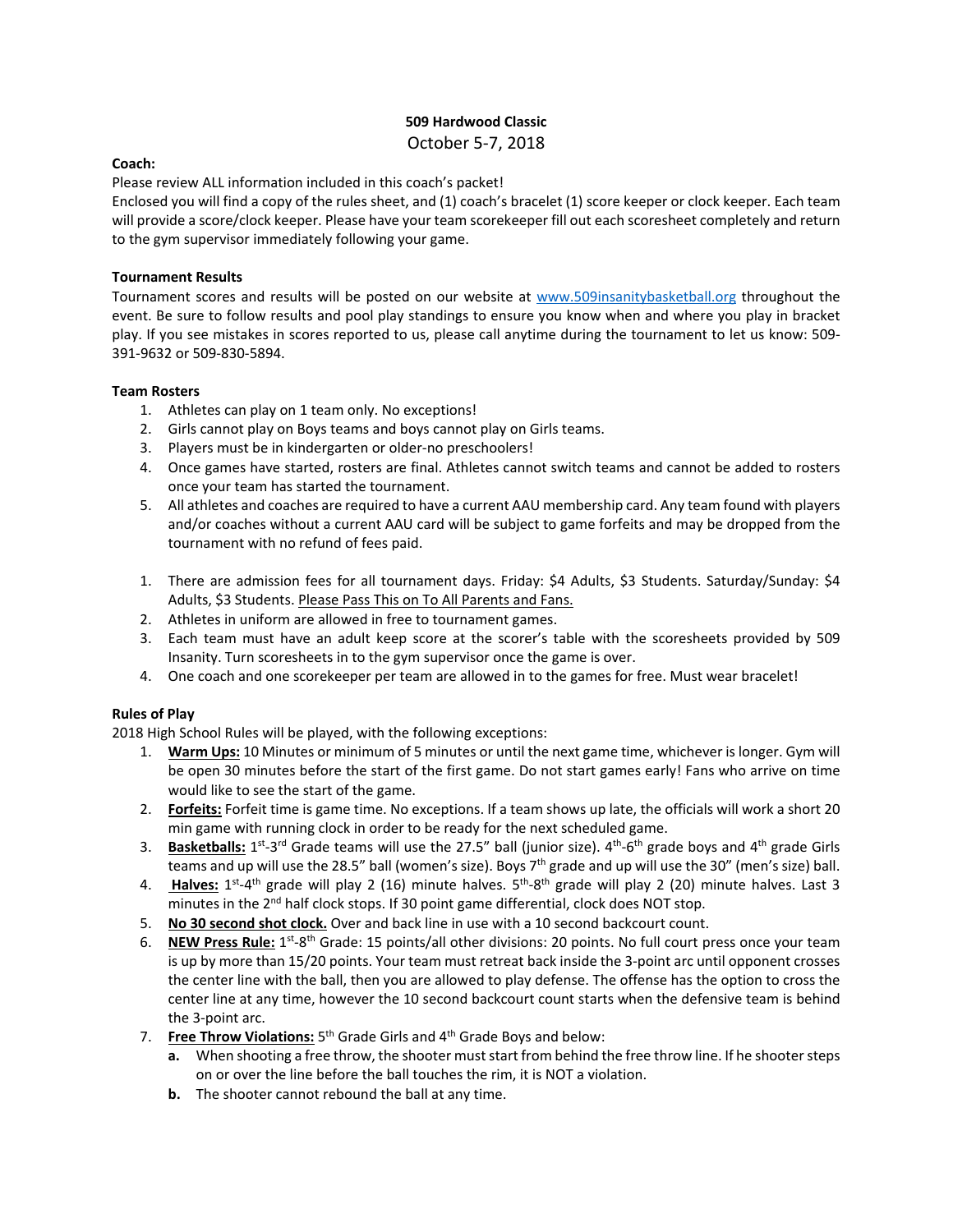**c.** A player other than the shooter must have control of the ball before the shooter can handle the ball. If the ball is in control of the shooter after the free throw, this is a violation and the opponents will receive the ball out of bounds.

# 8. **Technical Fouls:**

- **a.** Each count as 1 of 5 personal fouls on a player and 1 team foul.
- **b.** Automatic 2 points and the ball awarded out of bounds. No free throws.
- **c.** One sportsmanship technical on a coach or fan and they are ejected from the gym. One sportsmanship technical on a player and they are required to sit on the bench for the remainder of the game. After the  $2^{nd}$  technical foul on a player during the tournament, they will be banned from playing in the remaining games of the event.
- **d.** If a coach or fan that has been ejected from the game does not leave the gym (including standing in the doorway and watching the game) or continues to question the official after foul has been called, he/she will receive a second technical foul and will not be allowed to coach or watch the next tournament game. The team will be subject to disqualification from the tournament with no refund of fees paid if the coach or fan returns.
- 9. **Timeouts**: Each team gets 2 full and 2‐30 sec. timeouts.
- 10. **Intentional Fouls:** Two points and the ball awarded out of bounds.
- 11. **Half Time:** 5 minutes
- 12. **Overtime:** 2 minutes each overtime. Play until a winner is determined.
- 13.  **Running clock when a team is up by 30 more points.**

#### **Tie Breakers**

- 1. In any situation where two teams are tied, head to head competition between the two teams will determine the winner.
- 2. If more than two teams are tied, a point differential tie breaker will be used. The point differentials between the teams involved in the tie are totaled. Teams are then ranked according to the sum of the point differential with the highest number placing first and the second highest placing second, etc.
- 3. If more than two teams are still tied after the point differential formula, the point differentials from the teams not involved are added and the results calculated.
- 4. If two teams are still tied, both teams will be awarded the championship. In cases of advancement, a coin toss will determine the winner.
- 5. The maximum you can beat a team and still gain an advantage in the tie breaker is 15 points.
- 6. The score of all forfeits shall be 15‐0.

#### **Reminders**

- 1. No jewelry or hair clips are allowed during games. Taping earrings of hair clips is not OK. Be sure to take out all earrings and hair clips and take off necklaces and bracelets.
- 2. We reserve the right to refuse any team's entry in to our event(s).
- 3. Tournament scores and results will be posted on our website at www.509insanitybasketball.org throughout the event. Be sure to follow results and pool play standings to ensure you know when and where you play in bracket play. If you see mistakes in scores reported to us, call anytime during the tournament to let us know: 509-391-9632 or 509-830-5894. **Gym Locations**

(SHS) Sunnyside High School‐ 1801 E. Edison Ave. Sunnyside, Wa. 98944 (SVMS)Sierra Vista Middle School‐ 916 North 16th St. Sunnyside WA 98944 (HMS) Harrison Middle School-810 South 16<sup>th</sup> St. Sunnyside WA 98944 Washington Elementary School-1101 South 9<sup>th</sup> St. Sunnyside WA 98944 Pioneer Elementary School‐2101 East Lincoln Ave. Sunnyside, Wa. 98944 Mabton Jr./Sr. High School‐306 Main St., Mabton, Wa. 98944

These events are licensed by the Amateur Athletic Union of the U.S., Inc. All participants must have a current AAU membership. AAU memberships are not included as part of the entry fee to the event. Participants must visit the AAU website www.aausports.org to obtain their membership AAU Youth Athlete membership must be obtained before the competition begins. **BE PREPARED! Adult and Non Athlete memberships are no longer instant and cannot be applied for at event. Please allow 10 days for adult memberships to be processed. Thank you and have a great tournament.**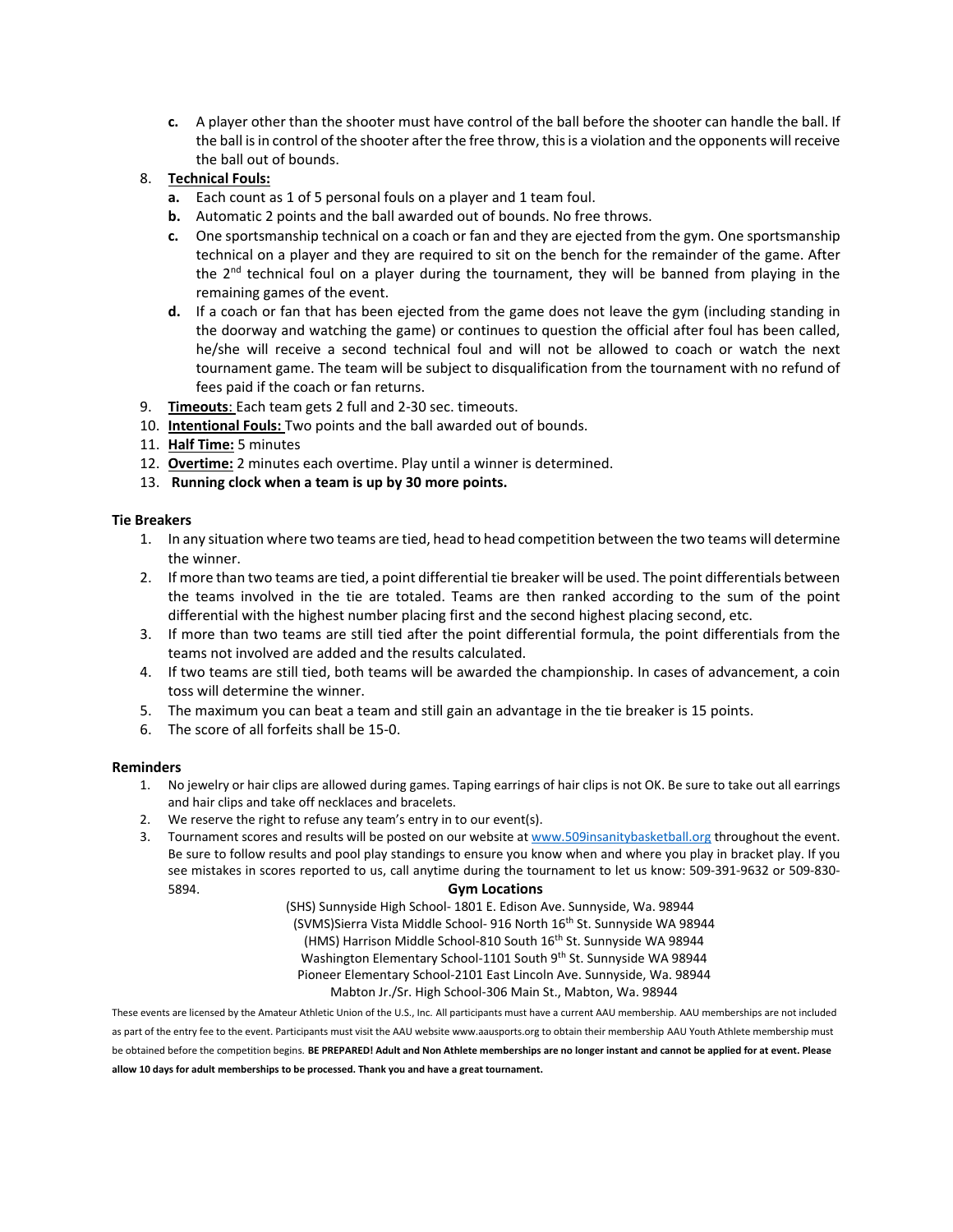# **509 Hardwood Classic Boys and Girls Tournament**

October 5‐7, 2018. All teams guaranteed 4 games.

| Check One: (2017-2018 School year) |                       | <b>Check</b> |
|------------------------------------|-----------------------|--------------|
| One:                               |                       |              |
| $1st$ Grade                        | 5 <sup>th</sup> Grade | <b>Boys</b>  |
| 2 <sup>nd</sup> Grade              | 6 <sup>th</sup> Grade | Girls        |
| 3rd Grade                          | 7 <sup>th</sup> Grade |              |
| 4 <sup>th</sup> Grade              | 8 <sup>th</sup> Grade |              |
|                                    |                       |              |

| <b>Office Use Only</b> |  |  |
|------------------------|--|--|
| Date Rec'd:            |  |  |
| Amt. Paid:)            |  |  |

| Check #: |  |
|----------|--|
|----------|--|

|                                                                                                                                                                                                                                                                                                                                                              |                                                                                                                                                                                                                                                                                                                                                                                                                                                                                        | AAU Club Name/Number (Required): _________                                 |                                                             |  |  |
|--------------------------------------------------------------------------------------------------------------------------------------------------------------------------------------------------------------------------------------------------------------------------------------------------------------------------------------------------------------|----------------------------------------------------------------------------------------------------------------------------------------------------------------------------------------------------------------------------------------------------------------------------------------------------------------------------------------------------------------------------------------------------------------------------------------------------------------------------------------|----------------------------------------------------------------------------|-------------------------------------------------------------|--|--|
|                                                                                                                                                                                                                                                                                                                                                              |                                                                                                                                                                                                                                                                                                                                                                                                                                                                                        |                                                                            |                                                             |  |  |
|                                                                                                                                                                                                                                                                                                                                                              |                                                                                                                                                                                                                                                                                                                                                                                                                                                                                        |                                                                            |                                                             |  |  |
|                                                                                                                                                                                                                                                                                                                                                              |                                                                                                                                                                                                                                                                                                                                                                                                                                                                                        |                                                                            |                                                             |  |  |
|                                                                                                                                                                                                                                                                                                                                                              |                                                                                                                                                                                                                                                                                                                                                                                                                                                                                        |                                                                            |                                                             |  |  |
|                                                                                                                                                                                                                                                                                                                                                              |                                                                                                                                                                                                                                                                                                                                                                                                                                                                                        |                                                                            |                                                             |  |  |
|                                                                                                                                                                                                                                                                                                                                                              |                                                                                                                                                                                                                                                                                                                                                                                                                                                                                        |                                                                            |                                                             |  |  |
| Name (First Last)                                                                                                                                                                                                                                                                                                                                            | 18-19Grade                                                                                                                                                                                                                                                                                                                                                                                                                                                                             | School                                                                     | <b>2019 AAU#</b>                                            |  |  |
|                                                                                                                                                                                                                                                                                                                                                              | $\begin{tabular}{ccccc} \multicolumn{2}{c }{\textbf{1} & \textbf{2} & \textbf{3} & \textbf{4} & \textbf{5} & \textbf{5} & \textbf{6} & \textbf{7} & \textbf{8} & \textbf{9} & \textbf{10} & \textbf{10} & \textbf{10} & \textbf{10} & \textbf{10} & \textbf{10} & \textbf{10} & \textbf{10} & \textbf{10} & \textbf{10} & \textbf{10} & \textbf{10} & \textbf{10} & \textbf{10} & \textbf{10} & \textbf{10} & \textbf$                                                                 |                                                                            | <u> 1989 - Andrea State Barbara, amerikan per</u>           |  |  |
|                                                                                                                                                                                                                                                                                                                                                              | $\overline{\phantom{a}}$                                                                                                                                                                                                                                                                                                                                                                                                                                                               | _________________________                                                  |                                                             |  |  |
|                                                                                                                                                                                                                                                                                                                                                              | $\overline{\phantom{a}}$ . The contract of $\overline{\phantom{a}}$                                                                                                                                                                                                                                                                                                                                                                                                                    |                                                                            |                                                             |  |  |
|                                                                                                                                                                                                                                                                                                                                                              |                                                                                                                                                                                                                                                                                                                                                                                                                                                                                        |                                                                            | the control of the control of the control of the            |  |  |
|                                                                                                                                                                                                                                                                                                                                                              | $\overline{\phantom{a}}$                                                                                                                                                                                                                                                                                                                                                                                                                                                               |                                                                            | <u> 1989 - Johann Barbara, martin a</u>                     |  |  |
| $6. \label{eq:6}$                                                                                                                                                                                                                                                                                                                                            | $\overline{\phantom{a}}$                                                                                                                                                                                                                                                                                                                                                                                                                                                               |                                                                            |                                                             |  |  |
|                                                                                                                                                                                                                                                                                                                                                              | $\begin{array}{cccccccccc} \multicolumn{2}{c}{} & \multicolumn{2}{c}{} & \multicolumn{2}{c}{} & \multicolumn{2}{c}{} & \multicolumn{2}{c}{} & \multicolumn{2}{c}{} & \multicolumn{2}{c}{} & \multicolumn{2}{c}{} & \multicolumn{2}{c}{} & \multicolumn{2}{c}{} & \multicolumn{2}{c}{} & \multicolumn{2}{c}{} & \multicolumn{2}{c}{} & \multicolumn{2}{c}{} & \multicolumn{2}{c}{} & \multicolumn{2}{c}{} & \multicolumn{2}{c}{} & \multicolumn{2}{c}{} & \multicolumn{2}{c}{} & \mult$ | the control of the control of the control of                               | <u>and the state of the state of the state of the state</u> |  |  |
|                                                                                                                                                                                                                                                                                                                                                              |                                                                                                                                                                                                                                                                                                                                                                                                                                                                                        |                                                                            |                                                             |  |  |
|                                                                                                                                                                                                                                                                                                                                                              | ________                                                                                                                                                                                                                                                                                                                                                                                                                                                                               |                                                                            |                                                             |  |  |
| $\begin{tabular}{c} 10. & \hspace{15.5cm} \rule{2.2cm}{0.1cm} \rule{2.2cm}{0.1cm} \rule{2.2cm}{0.1cm} \rule{2.2cm}{0.1cm} \rule{2.2cm}{0.1cm} \rule{2.2cm}{0.1cm} \rule{2.2cm}{0.1cm} \rule{2.2cm}{0.1cm} \rule{2.2cm}{0.1cm} \rule{2.2cm}{0.1cm} \rule{2.2cm}{0.1cm} \rule{2.2cm}{0.1cm} \rule{2.2cm}{0.1cm} \rule{2.2cm}{0.1cm} \rule{2.2cm}{0.1cm} \rule$ | $\frac{1}{2}$                                                                                                                                                                                                                                                                                                                                                                                                                                                                          |                                                                            |                                                             |  |  |
|                                                                                                                                                                                                                                                                                                                                                              | $\overline{\phantom{a}}$ . The contract of $\overline{\phantom{a}}$                                                                                                                                                                                                                                                                                                                                                                                                                    | the control of the control of the control of the control of the control of | the control of the control of the control of the            |  |  |
|                                                                                                                                                                                                                                                                                                                                                              | $\begin{tabular}{l} \hline \rule{0pt}{3ex} \multicolumn{3}{c} {\color{blue} \textbf{1} } \end{tabular}$                                                                                                                                                                                                                                                                                                                                                                                | <u>and the state of the state of the state of the state</u>                |                                                             |  |  |

**1st Place T‐shirts** 

Return this page with an entry fee of \$225 or \$235 by September 30, 2018 **Cashier's check or Money order (ONLY): Payable to 509 Insanity**  Mail to: 509 Insanity, PO Box 914, Sunnyside,Wa. 98944